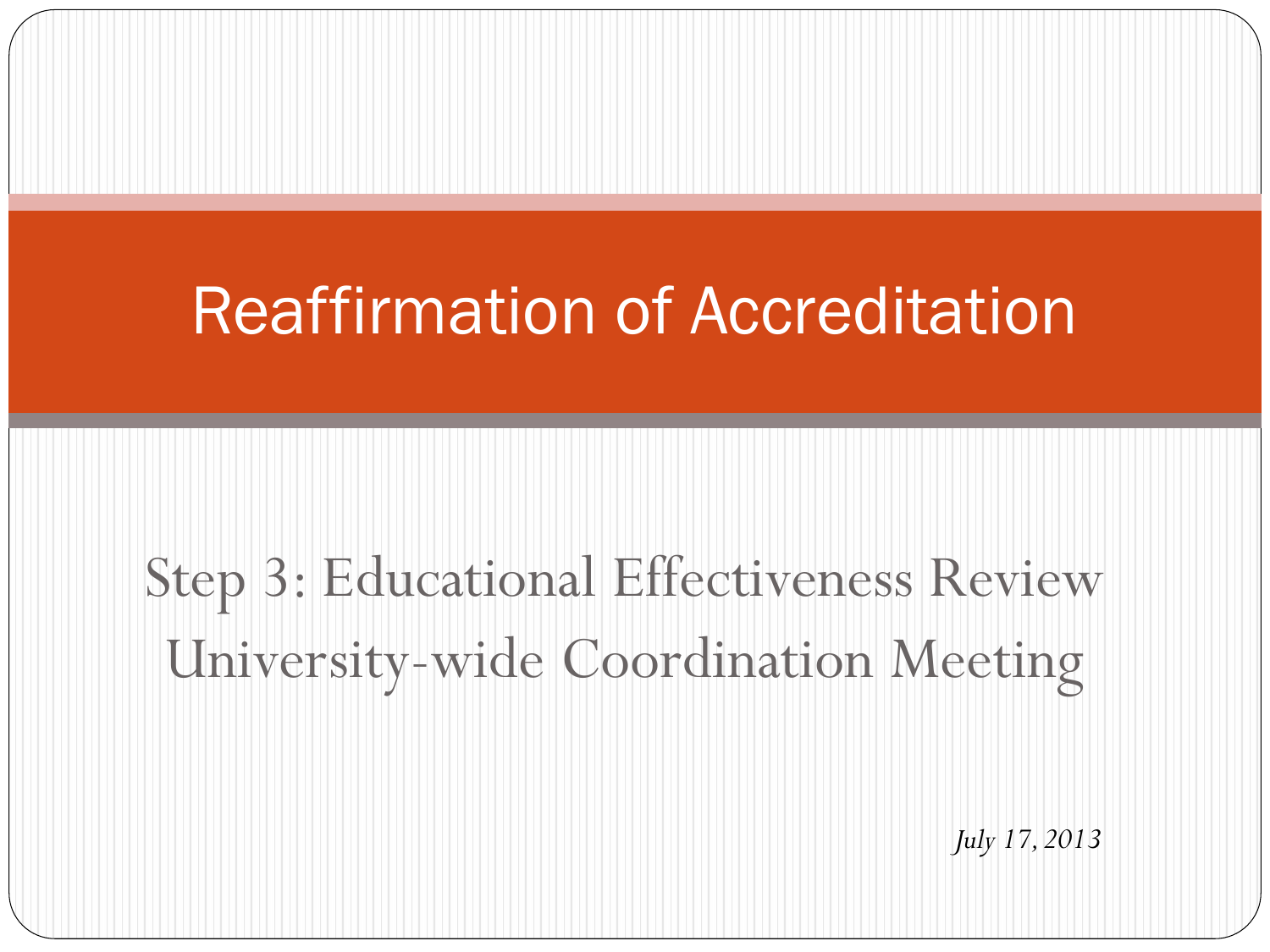## Agenda

**V**•Update

What is Educational Effectiveness Review?

AUA's Focus: Two Themes

Theme 1: Institutionalizing the Assessment of Student Learning

Theme 2: Cultivating a Community of Scholars

Specific Recommendations of WASC Site Visit Team (February 2012)

An Exercise: Inventory of Educational Effectiveness Indicators Next Steps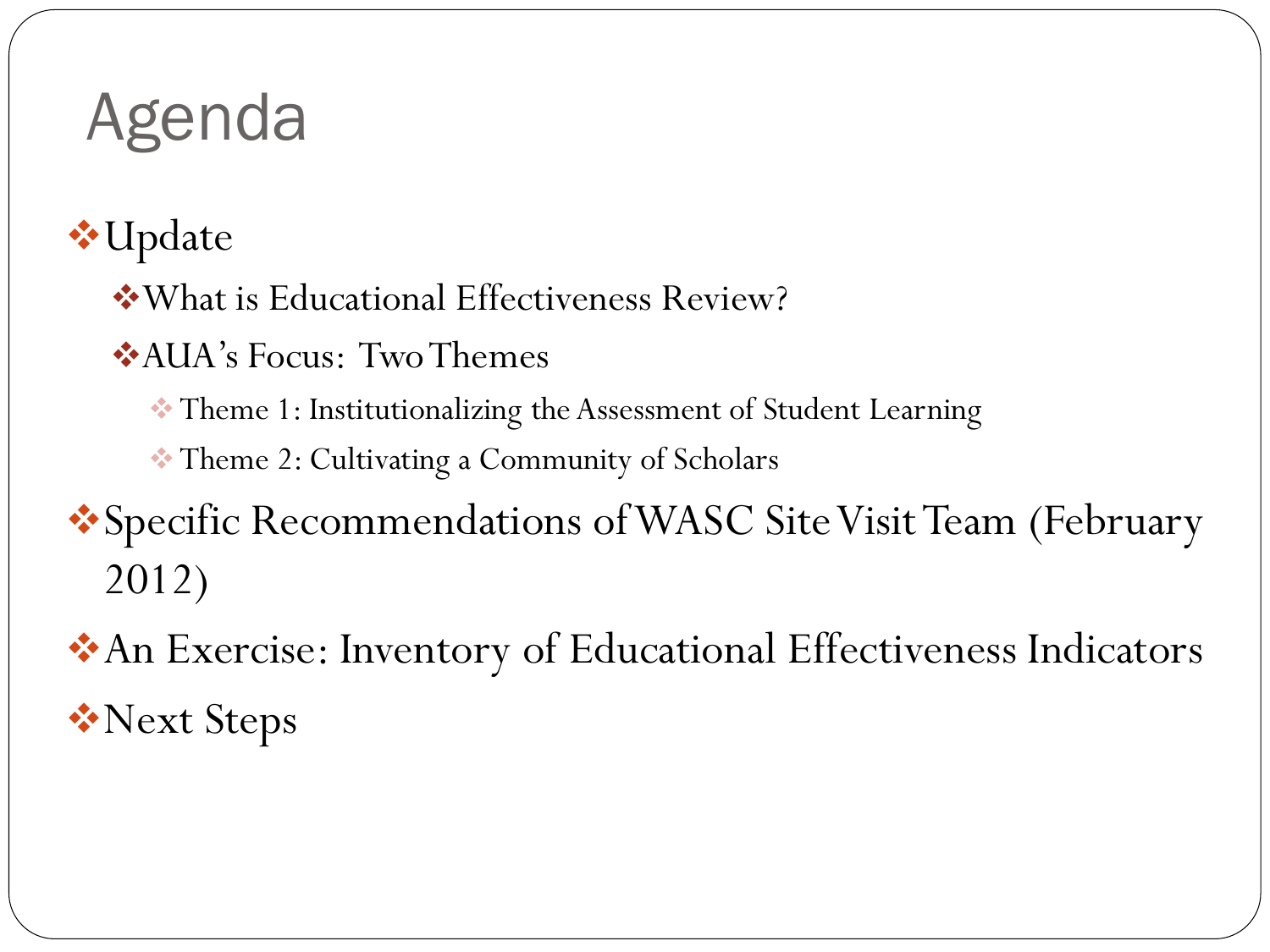### Reaffirmation of Accreditation

Reaffirmation of Accreditation is a Three-Step Process

*Institutional Proposal (2010) Capacity and Preparatory Review CPR (2011/2012)* **Educational Effectiveness Review (EER) (2014)**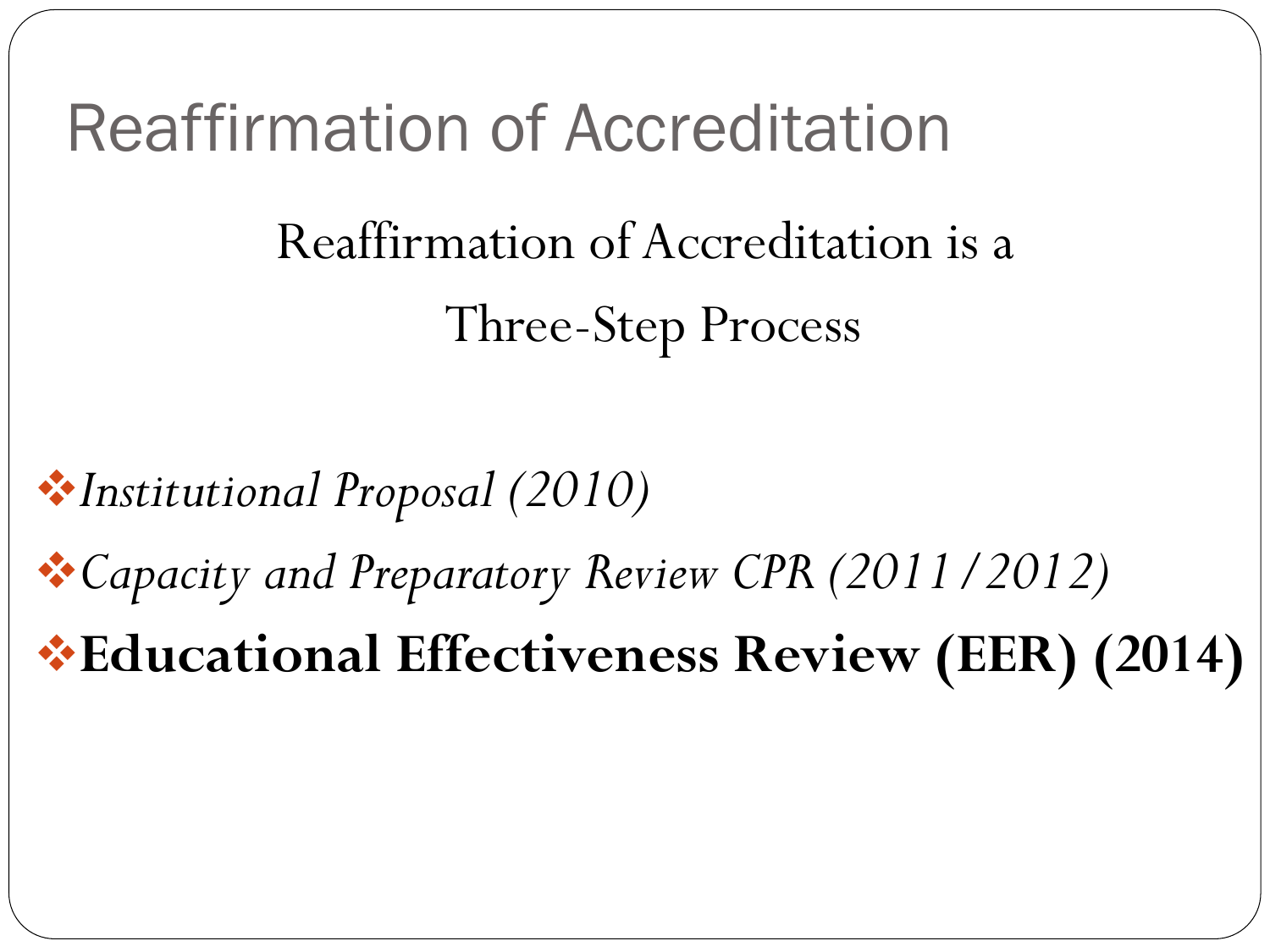#### Themes for this Process

- **Chosen by AUA**
- ◆ Presented in the Institutional Proposal (2010) **★Approved by WASC**

## *Theme 1: Institutionalizing the Assessment of Student Learning Theme 2: Cultivating a Community of Scholars*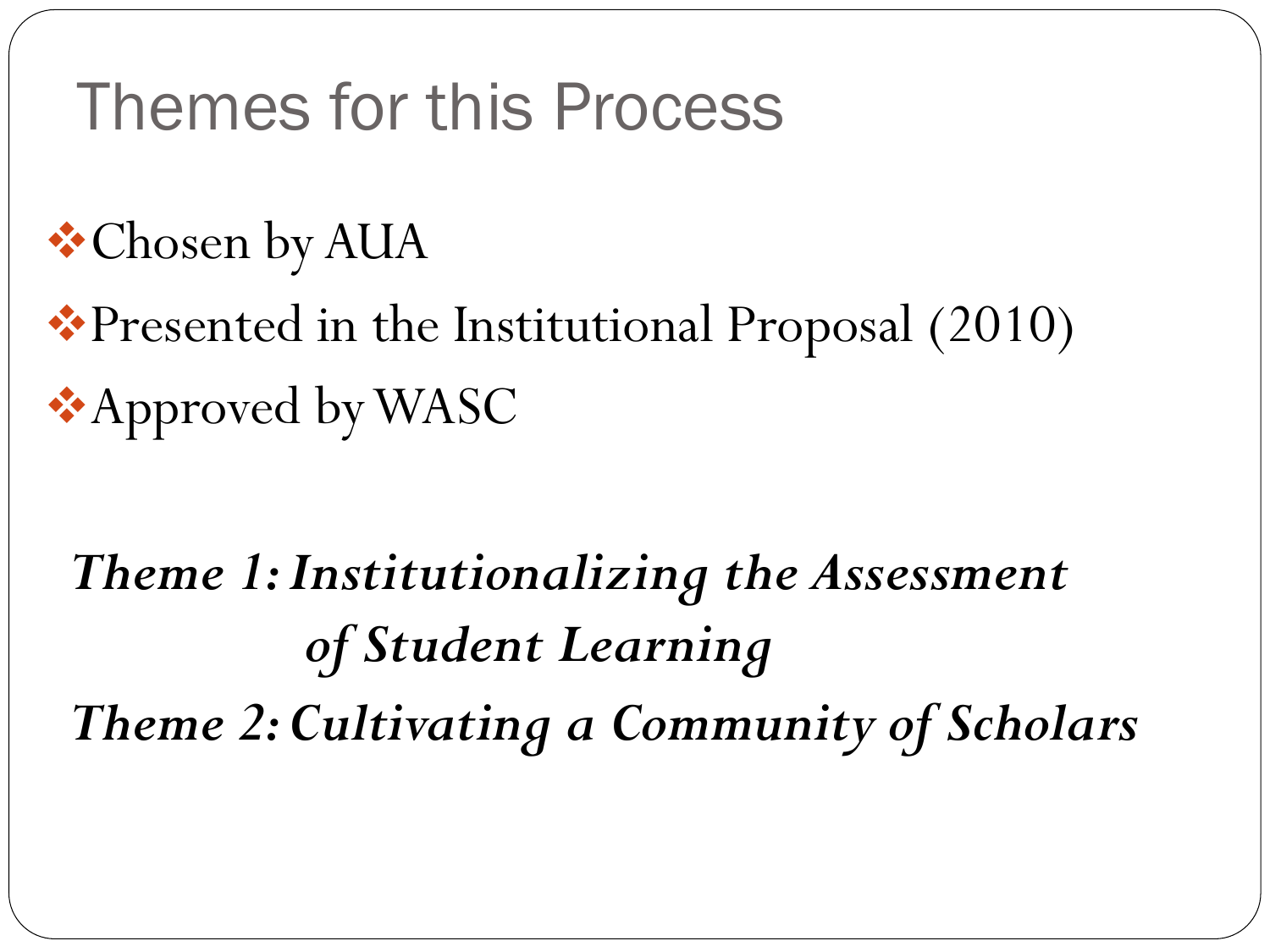#### Recommendations of CPR Site Visit Team

Provide **ongoing support and resources to promote quality assurance practices and educational**  effectiveness.

With its promising institutional research capacity, adopt **a culture of analytic thinking and reflection**  so that AUA can articulate goals for student success appropriate to its mission, measure progress against those goals, and take action based on findings. In particular, the Commission expects **graduation rate and time-to-degree data to be disaggregated by variables important to the mission of the institution.** Consideration should be given to developing a student information database with unit records for each student.

In anticipation of its switch to a semester system, **ensure consistency and alignment among the policy on credit hours**, the information on syllabi, and practice. For example, the team found syllabi without credit hours, as well as instances of meeting times that might be inadequate according to policy.

Continue vigilance regarding **financial operations and advancement**, while providing the resources necessary for institutional growth and development, as the institution continues to move toward financial sustainability.

Continue to **develop and refine its student learning assessment practices** across all academic programs and to **develop guidelines for the systematic review of co-curricular and support services**  such as career services, the library, and the registrar.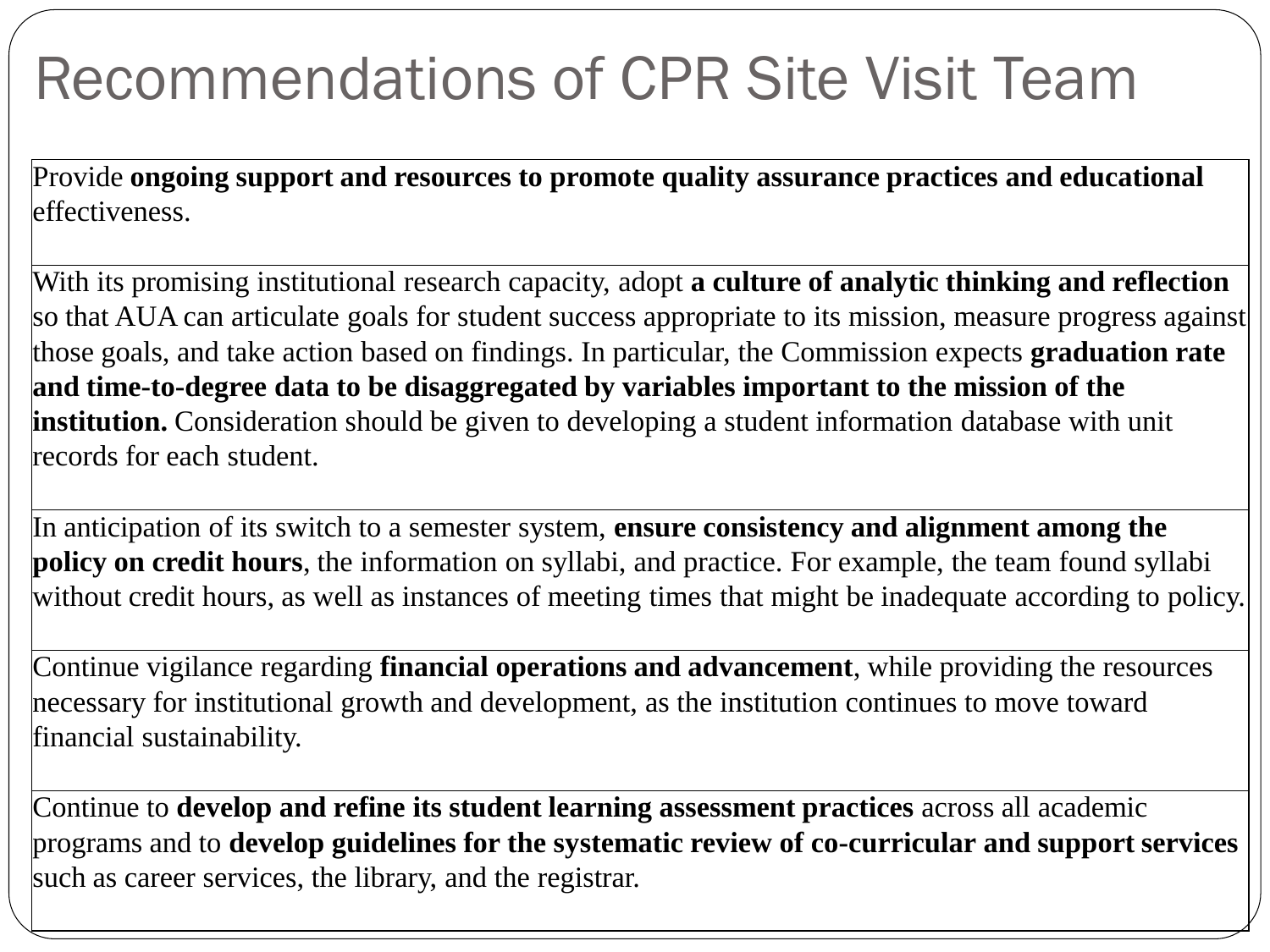### Components of the EER

|           | <u>Item</u>                                                      | <b>Notes</b>                                                                                                                                                                                       |
|-----------|------------------------------------------------------------------|----------------------------------------------------------------------------------------------------------------------------------------------------------------------------------------------------|
|           | Description of the EER Approach                                  | Working Groups based on Themes.                                                                                                                                                                    |
|           |                                                                  | This is also one of the Themes so<br>this will come in the first section as                                                                                                                        |
|           | Significant Engagement and Analysis of Educational Effectiveness | well.                                                                                                                                                                                              |
| 3         | An Analysis of the Effectiveness of the Program Review Process   | New Self Study Guidelines,<br>Developing Administrative Support<br>Unit Guidelines, SLAP Calendar,<br><b>SLAP and SLAR Templates,</b><br>Workshops/Presentations. New<br><b>Syllabus Templates</b> |
|           |                                                                  | Graduation and Retention Rates,<br>Satisfaction Surveys, Assessment<br>Workshops, Faculty Professional<br>Development, Improved Data<br>Collection and Reporting, Addition                         |
| $\vert 4$ | <b>Further Developments of Student Success Efforts</b>           | of Student Services                                                                                                                                                                                |
| 5         | An Updated Data Portfolio                                        |                                                                                                                                                                                                    |
| 6         | An Integrative Component                                         |                                                                                                                                                                                                    |
|           | Response to the CPR Review Recommendations                       |                                                                                                                                                                                                    |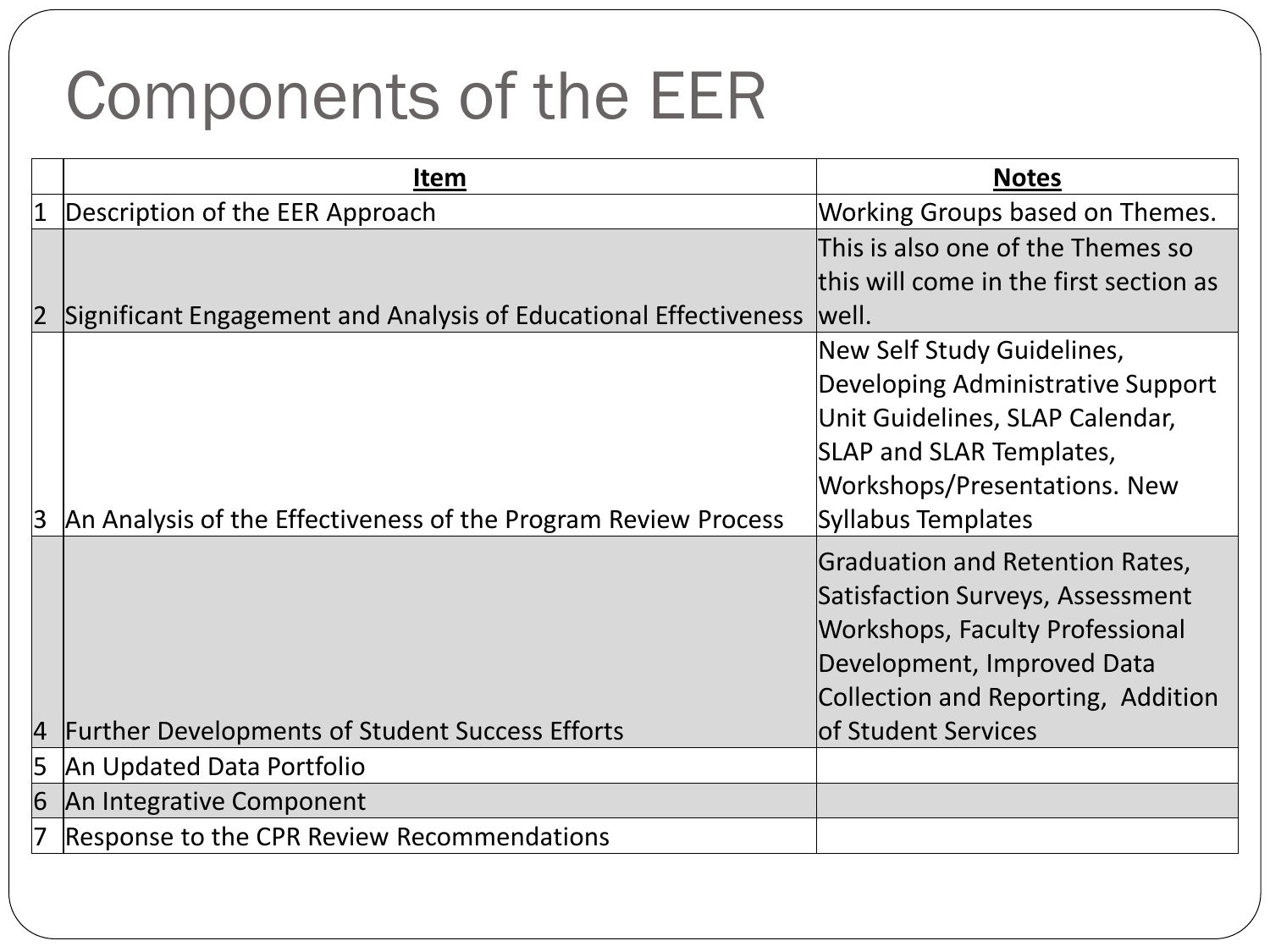EER: An analysis of the effectiveness of the program review process

*Institutions are expected to analyze the effectiveness of the program review process, including its emphasis on the achievement of the program's learning outcomes. The process should be sufficiently embedded for the institution and the team to sample current program review reports (self-studies and external review reports) in order to assess the impact of the program review process and its alignment with the institution's quality improvement efforts and academic planning and budgeting. (Also see CFRs 2.7 and 4.4.)*

**From** *Suggested Approaches for Evaluating Program Review on Educational Effectiveness Review Visits*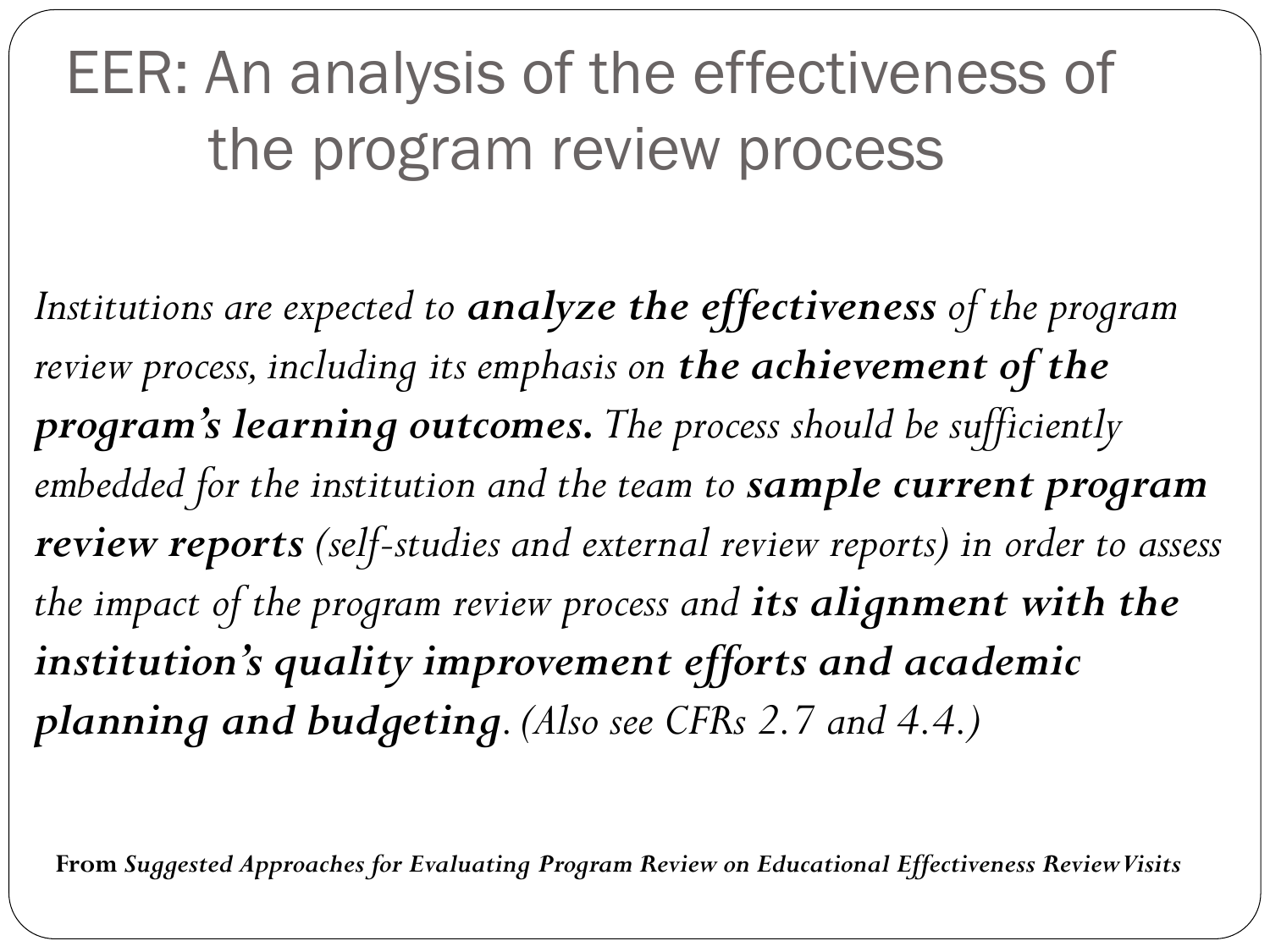### An exercise: *Inventory of Educational Effectiveness Indicators*

How do we measure educational effectiveness?

How do we collect and use evidence to improve student learning?

\* Are these systematic?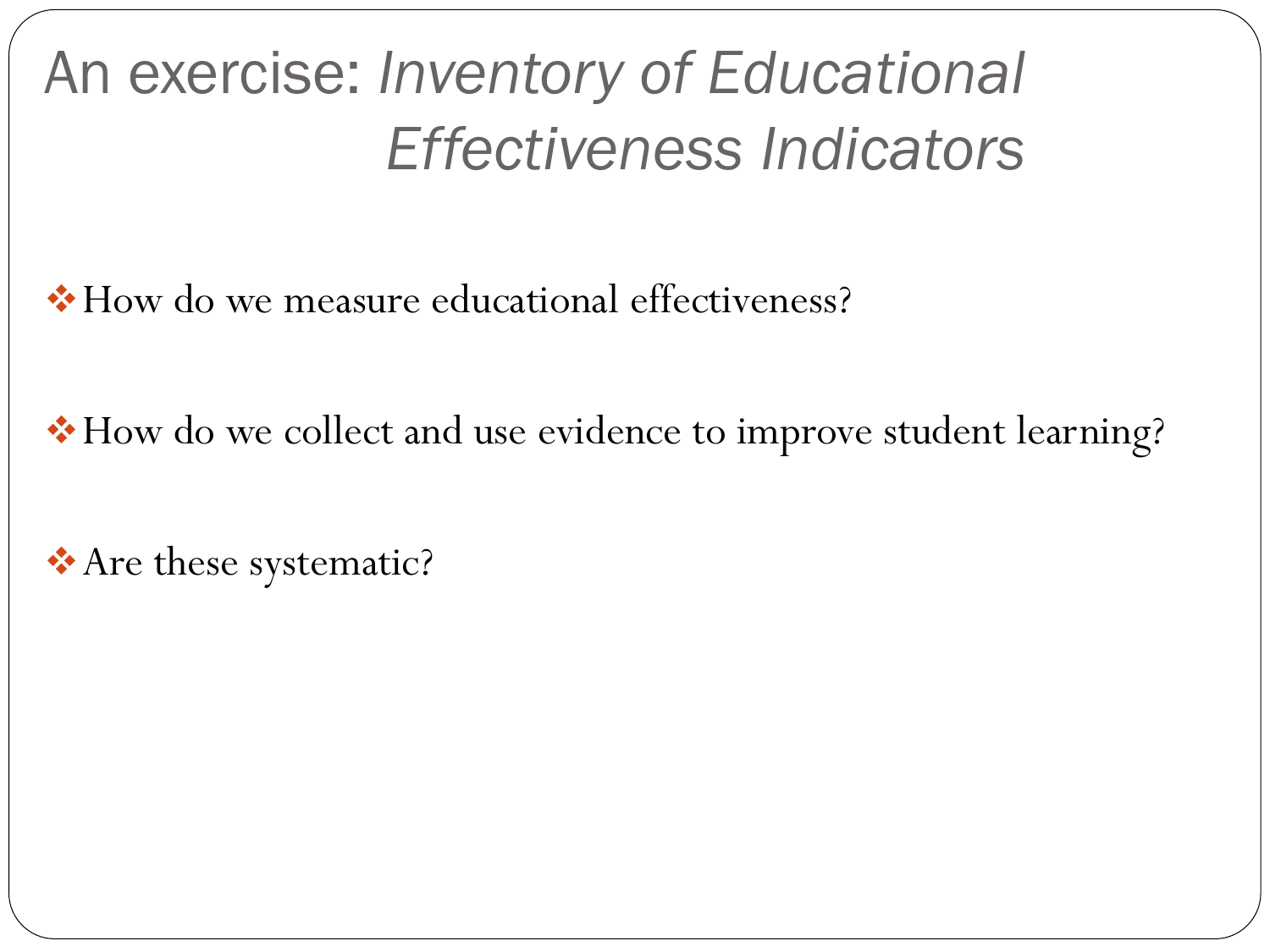#### Where does the university stand today?

Report of the WASC Visiting Team, Capacity and Preparatory Review. February 8 – 10, 2012. On line:

<http://aua.am/capacity-and-preparatory-review/>

Working Groups Work: In progress

EER Report due – June 18, 2014

EER Site Visit – September 15 – 19, 2014